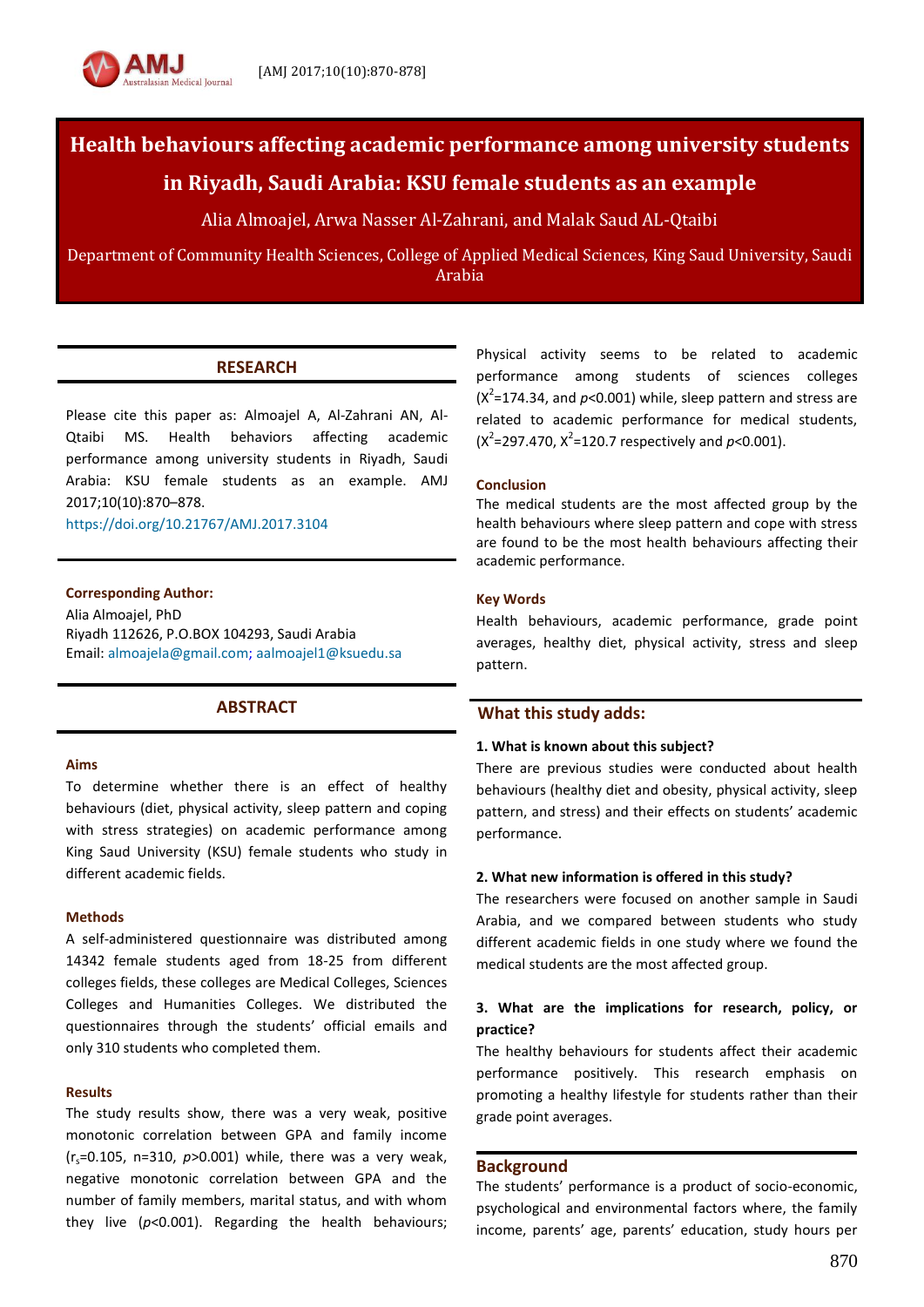

day and class attendance have a positive relationship with students' academic achievements.<sup>1</sup> Furthermore, healthier students are better learners, being healthy means that their bodies and minds function as they are supposed to. $2$  A Research Initiative of the Campaign for Educational Equity Teachers College, Columbia University provided compelling evidence for the causal role that educationally relevant health disparities play in the educational achievement.<sup>3</sup> Higher academic performance throughout the years at university is highly associated with occupational success moreover, academic performance effects students' future educational fulfilment and income, which, in turn, affect health and quality of life.<sup>4</sup> Therefore, determining factors related to academic grades is important to both universities and their undergraduates. 5

To improve, support, and justify the health promotion efforts in universities, it is helpful to understand how students' health behaviours affect their academic performance. Many factors affect students' health, some they cannot control, such as their genetic makeup or their age, but they can make changes to their lifestyle by taking steps toward healthy living, they can help reduce their risk of heart disease, cancer, stroke and other serious diseases. 6,7

There is a great deal of interest in how students' health behaviours related to their academic performance, like sleep patterns, physical activity, eating behaviours, and stress have all suggested influencing academic performance. It has been shown that participation in physical activity, as well as more healthy diets, are beneficial to cognition, suggesting that health behaviours may affect cognitive performances.<sup>5</sup> In university, and especially the freshman year, is a period in which students are often subject to several health behaviours and lifestyle changes, thus, Grade Point Averages (GPA), which is often used as a measure of academic performance might be affected by such health behaviour changes during the first year at university.<sup>5</sup> Studies in university students have shown associations between several health behaviours (physical activity, sedentary lifestyle, and diet) and academic performance.<sup>5,8</sup>

Physical fitness in childhood and adolescence is beneficial for both physical and mental health throughout life, however, a growing body of evidence suggests that it may also play a key role in brain health and academic performance.<sup>8,9</sup> Besides, nutritional studies implicated that breakfast habits (skipping vs. consumption) were associated with nutritional status, body weight, and academic performance in children and adolescents, food insecurity affected students' academic performance and weight gain. $^{10}$ 

A number of research studies highlighted the associations between obesity, healthy diet and academic performance.<sup>11-</sup>  $14$  In Saudi Arabia. A recent study was conducted in Rivadh showed that the female medical students who have a normal body mass index (BMI) achieve higher GPA while, who with high BMI show poor educational performance and another one reported that there is a negative relationship between the overweight and the academic performance among female high-school students while a study includes students from intermediate and high schools located in Taif city indicated that there is no correlation between BMI and academic performance except for physics where obese students perform worse than normal-weight students.<sup>15-17</sup>

Furthermore, College students experience several sleep problems, which may impact academic performance, health, and mood, a common sleep problem among university students is sleep deficiency and resulting excessive daytime sleepiness. $18$  Young adults cannot get enough sleep if they must get up early, in addition, sleep may be voluntarily sacrificed due to social factors or involuntarily curtailed because of living in a noisy residence hall or apartment, the consequences of sleep problems, whether due to insufficient sleep or an untreated sleep disorder can be serious where sleep problems have been associated with deficits in attention and academic performance, it was reported that insomnia caused problems such as impaired concentration, impaired memory and decreased ability to accomplish the daily task.<sup>18-20</sup>

Regarding the effect of stress, it has been indicated that stress was negatively related to academic achievement, an optimal level of stress enhances learning while an excess of stress can cause health problems, a high level of stress may have a negative effect on cognitive functioning and learning of students.<sup>21</sup>

The presented research aimed to examine the effect of health behaviours affecting academic performance among university students in different fields of academic studies.

#### **Hypothesis**

The null hypothesis (H0) might be a healthy diet, physical activity, sleep pattern, and stress are not related to academic performance and an alternative hypothesis (H1) might be a healthy diet, physical activity, sleep pattern, and stress is related to academic performance.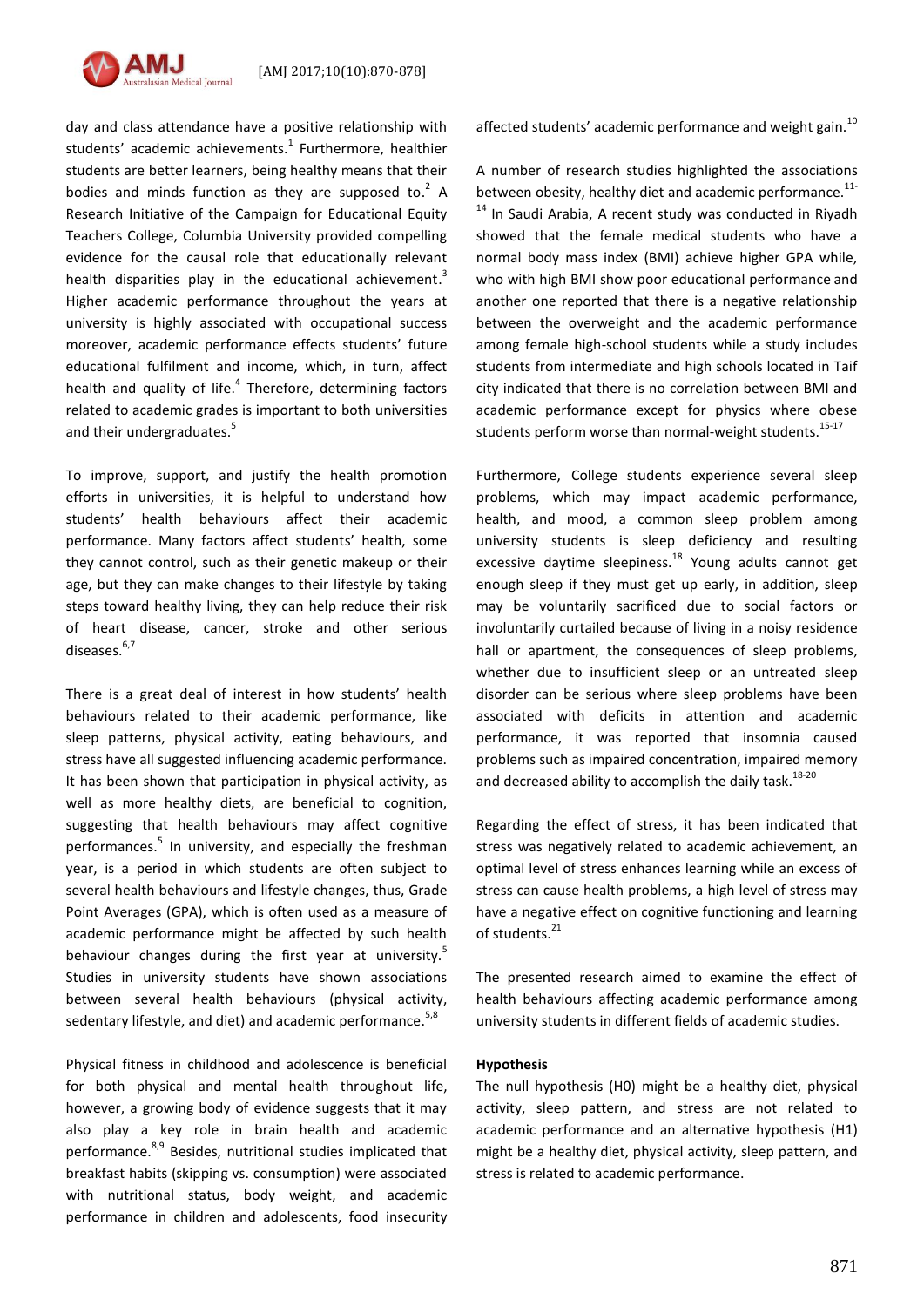### **Method**

To evaluate the relationship between health behaviours and academic performance of King Saud University (KSU) female students, the researchers conducted a cross-sectional study using self-administered survey on a sample of 310 students aged from 18–25 from different colleges field.

The total undergraduate female students of the KSU was 14342, a survey questionnaire was distributed among students aged from 18–25 from different colleges field, these colleges are Medical Colleges, Sciences Colleges and Humanities Colleges (Table 1).

The questionnaire was transformed into electronic survey and Messages Centre of the University assisted the researchers to distribute it through the student's official emails and only 310 students who completed the survey.

The Study's Date Collection and Instrument: The study questionnaire was designed to include questions regarding some sociodemographic characteristics, academic performance and lifestyle behaviours including four dimensions: (healthy eating habits, physical activity, stress and sleep pattern). The researchers have designed the survey questionnaire according to different international questionnaires, The first one is called "CEVEAPEU questionnaire" an instrument to assess the learning strategies of university students,<sup>22</sup> only 11 questions are used out of 88 questions, another questionnaire called "ACHA-NCHA II", $^{23}$  and the third questionnaire validated by World Health Organization (WHO) that so-called "Global Physical Activity Surveillance (GPAS)", The GPAQ covers several components of physical activity, such as intensity, duration, and frequency.<sup>24</sup>

The Validity of the Study's Instrument: The final copy of the questionnaire has been collected and modified by the researchers and it was handed out (Pilot phase) for the definitive validation furthermore, the questionnaire was tested by well-known professors from Public Health Department, KSU.

#### **Data analysis**

Descriptive and quantitative statistics, Spearman and Pearson's correlation were used to calculate bivariate correlations. Other tests used are chi-square test  $(X^2)$ , Cronbach's Alpha and frequency rate; these analyses were performed with SPSS 19.0 for windows.

The reliability of the study's instrument: The researchers used SPSS to calculate and report Cronbach's alpha

coefficient for internal consistency reliability for all scales and subscales that used, an alpha of 0.743 is probably a reasonable goal, and high value for Cronbach's alpha indicates the good internal consistency of the items in the scale. The acceptable values of alpha ranging from 0.70– 0.95.

#### **Results**

The study sample included a total of 310 female students, most of the students are singles (86.1 per cent), some are married (13.5 per cent), and the divorced are very rare (0.3 per cent). Most of the students (89.7 per cent) do not suffer from any disease, but the other (10.3 per cent) suffer from some diseases such as Ovaries cyst, hyperthyroidism, asthma, anaemia and some skin conditions (Table 2).

When we examined the frequency of participating in social activities impact on academic performance among the students, we found that half the students (n=71) who have GPA (3.5–4.49 out of 5) and near half of (54 per cent, n=77) who have GPA (4.5–5 out of 5) have moderate social activity practice.

Spearman's correlation was run to determine the relationship between students' GPA and other factors; there was very weak, positive monotonic correlation between GPA and family income (r<sub>s</sub>=0.105, n=310, p>0.001) while, there was very weak, negative monotonic correlation between GPA and the number of family members, marital status, and with whom they live (*p*<0.001), (Table 3).

#### **Academic performance and health dimensions:**

1- Healthy Diet and Academic Performance The null hypothesis is accepted, since (*p*>0.05) where diet seems to not be related to academic performance among students of humanist, sciences, and medical colleges. The researchers found that most of the humanist students do not eat healthily, only less than (30.7 per cent) of them do, however, Science students and medical students (50 per cent and 56.8 per cent, respectively) tend to eat healthier, (Table 4).

2- Physical Activity and Academic Performance

Physical activity seems to not be related to academic performance among students of humanist colleges and medical colleges, where  $(X^2=170.07$  and  $X^2=194.707$ , respectively and *p*>0.001), the null hypothesis is accepted since *p*>0.05. While Physical activity seems to be related to academic performance among students of Sciences Colleges,  $(X^2=174.34,$  and  $p<0.001$ ), the null hypothesis is rejected, since (*p*<0.05), (Table 5).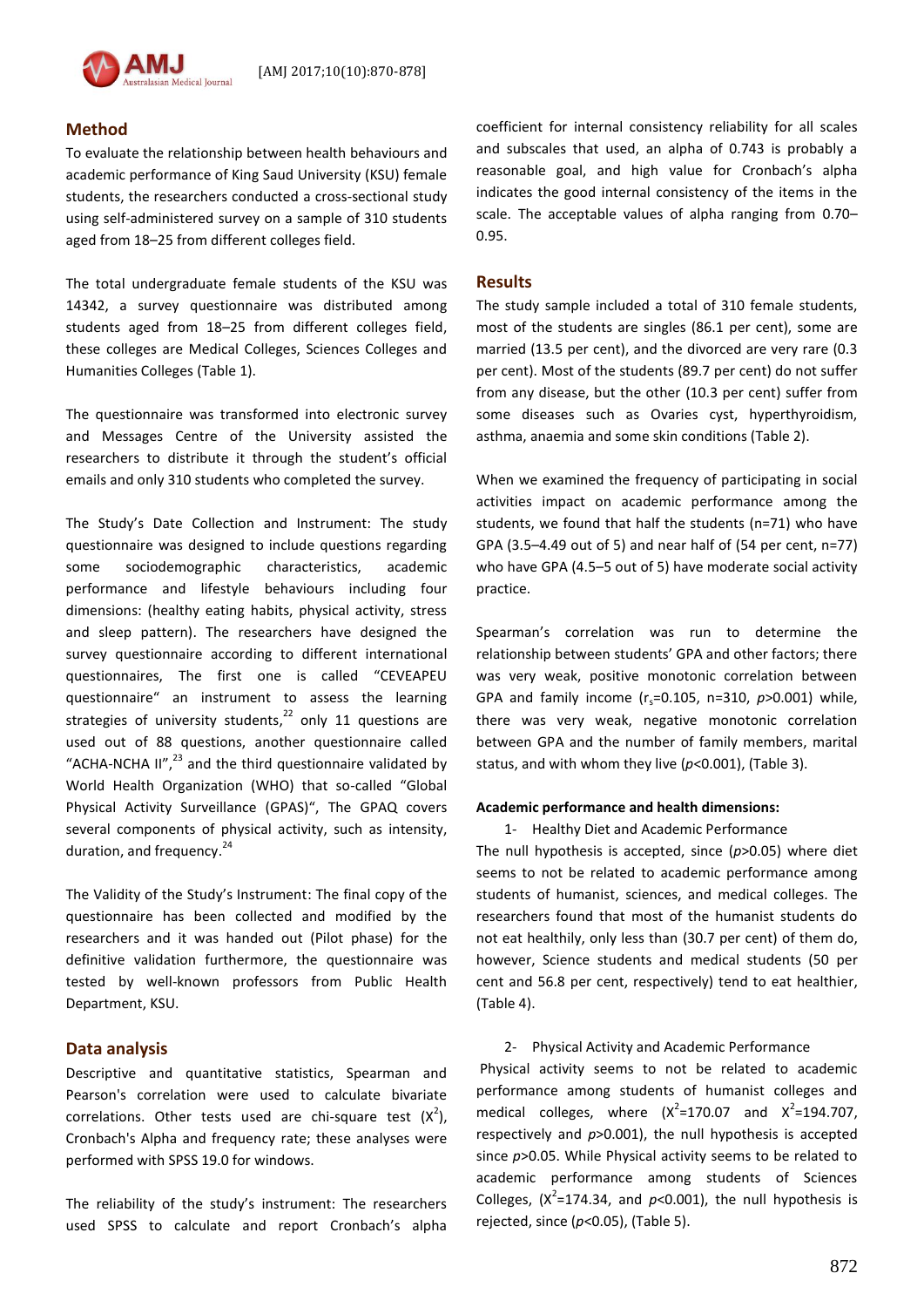

Sleep pattern seems to not be related to academic performance among students of Humanist and Sciences Colleges, where  $(X^2=162.075$  and  $X^2=208.756$ , respectively and *p*>0.001), the null hypothesis is accepted, since  $(p>0.05)$ . While for medical students,  $(X^2=297.470$  and *p*<0.001), the null hypothesis is rejected, since (*p*<0.05). Science and humanist students are sleeping much better than medical students where (74.1 per cent, 68.5 per cent, and 66.4 per cent respectively) are sleeping well, (Table 6).

#### 4- Stress and Academic Performance

Stress seems to not be related to academic performance among students of humanist and Sciences Colleges where,  $(X^2=113.016$  and  $X^2=104.869$ , respectively and  $p > 0.001$ ), the null hypothesis is accepted, since *p*>0.05. While, the null hypothesis is rejected for medical students where  $(X^2=120.7)$ , and  $p<0.001$ ) therefore, stress seems to be related to academic performance among students of Medical Colleges (Table 7).

When students were asked about coping with stress, (28.1 per cent) tend to sleep, and (19.7 per cent) are preferred talking to someone, the others have different strategies to cope with stress such as watching TV or movie, dancing, eating, crying, exercise or doing a favourite hobby.

#### **Discussion**

In this study, the academic performance of medical students is affected by sleep pattern and stress while, science students affected by physical activity behaviours only. On the other hand, the academic performance of humanist students is not associated with their health behaviors, however, Previous studies show that more positive health behaviours generally were associated with better academic performance. 21,25-27

Overall, sociodemographic results show very weak correlation between GPA and marital status ( $r_s$ =-0.096, n=310, *p*<0.001), Family income (r<sub>s</sub>=0.105, n=310, *p*>0.001). The number of family members  $(r_s=-0.038, n=310, p<0.001)$ , and with whom they live  $(r_s=-.128, n=310, p>0.001)$ . This finding is consistent with earlier published results which indicated that marital status and family income did not significantly differ with academic performance, however, a study conducted in Pakistan showed that large family size, tension among the family members and low socio-economic status badly effects student's educational attainment.  $28-30$ 

Healthy (or unhealthy) lifestyle behaviours are significantly interrelated, students who take healthy meals and exercise

often are associated with better health and fewer academic problems. $31$  however, we found that there is no relationship between academic performance and healthy diet among the represented sample of King Saud University, some studies demonstrate an association between diet quality and academic performance, which interfere with the results of our study.<sup>25,32</sup>

Regarding the physical activity, our results show that physical activity seems to not be related to academic performance among students of humanist colleges and medical colleges, this result supports the result of a study indicates that the changes in muscle strength and flexibility fitness were unrelated to academic performance. $33$ However, our results show that the physical activity is only related to academic performance of Science college students, this support the results of other studies which say fitness is positively related and a predictor of overall academic performance. $34-35$  This inconsistency may be due to the very small sample size in our study in compared to the large population of King Saud University.

For sleep disorders, having insomnia symptoms or obstructive sleep apnoea (OSA) symptoms were associated with poor academic performance.<sup>36</sup> We found that the academic performance is affected by the quality of sleep pattern among Medical students only, unlikely the students from other colleges, this result is consistent with an earlier study conducted in Malaysia showed that medical students who slept more than 6 hours were observed to have significantly higher academic performance.

The present study indicates that academic performance is affected by the stress among Medical students only. Also, a published study indicated that stress was a significant problem among medical students and had a negative impact on their academic performance.<sup>37</sup> Therefore, a study recommends that universities should endorse sleep quality and mental health illness screening programs for students.<sup>38</sup>

#### **Limitations of the study:**

One major limitation of this study was the time constraint hinders the researchers from collecting the larger sample and the low response rate. Secondly, as with any crosssectional study, the reported values may be a snapshot and not represent the full experience of this population and the presented descriptive study used self-administered questionnaire which causes low response rates and information bias especially if respondent misunderstood questions. In addition, as the researchers belong to the female section the study populations are females only.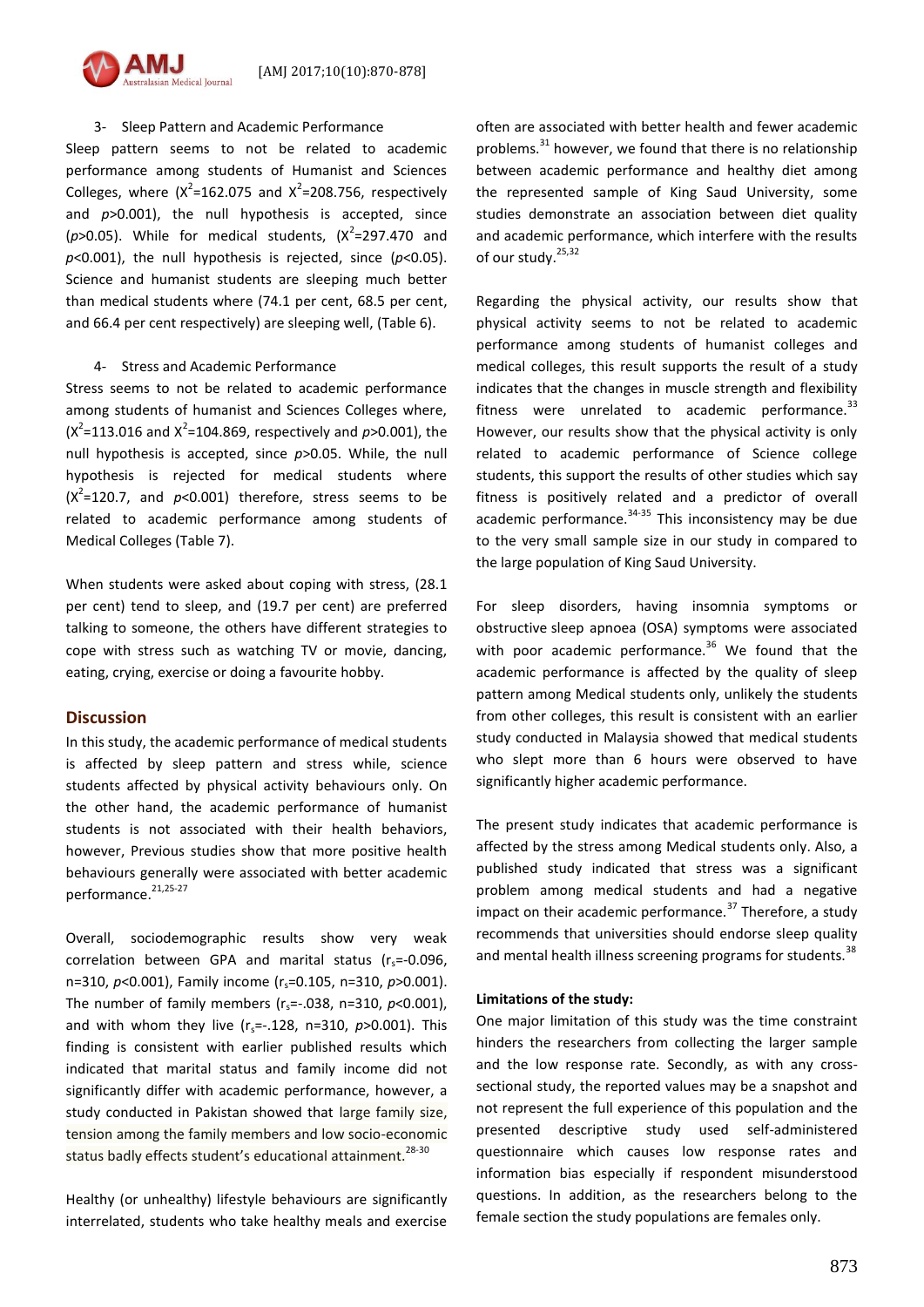

## **Conclusion**

The medical students are the most affected group by the health behaviours where sleep pattern and cope with stress are found to be the most health behaviour affecting their academic performance.

## **This study recommends that:**

- Students need to be aware of the benefits of good sleep, and regular seminars and workshops should be held on this issue to motivate the students to structure their routines in such manner make their sleep duration is not affected by their academic commitments.
- Further studies recommended to be made to assess the knowledge about physical activity and more studies should be conducted in Saudi Arabia, Gulf and the Middle East on students' health.

## **References**

- 1. Hijazi S, Naqvi S. Factors affecting students' performance. A case of private colleges. Bangladesh. J Sociol. 2006;3(1):1–10.
- 2. Ron Kurtus. Importance of being healthy by Ron Kurtus getting good grades: Strategies to succeed in school: School for champions [Internet]. 2012 [cited 2017 Feb 19]. Available from: [http://www.school-for](http://www.school-for-champions.com/grades/importance_of_being_healthy.htm#.WKmQL_l9601)[champions.com/grades/importance\\_of\\_being\\_healthy.h](http://www.school-for-champions.com/grades/importance_of_being_healthy.htm#.WKmQL_l9601) [tm#.WKmQL\\_l9601](http://www.school-for-champions.com/grades/importance_of_being_healthy.htm#.WKmQL_l9601)
- 3. Basch CE. Healthier students are better learners: A missing link in school reforms to close the achievement gap [Internet]. A research initiative of the campaign for educational equity teachers college, Columbia University. 2010 [cited 2017 Feb 19]. P: 4–7. Available from:

[http://www.wafarmtoschool.org/Content/Documents/H](http://www.wafarmtoschool.org/Content/Documents/Healthier_Students_are_Better_Learners_-_Universal_Breakfast.pdf) [ealthier\\_Students\\_are\\_Better\\_Learners\\_-](http://www.wafarmtoschool.org/Content/Documents/Healthier_Students_are_Better_Learners_-_Universal_Breakfast.pdf) [\\_Universal\\_Breakfast.pdf](http://www.wafarmtoschool.org/Content/Documents/Healthier_Students_are_Better_Learners_-_Universal_Breakfast.pdf)

- 4. Kool A, Mainhard MT, Jaarsma ADC, et al. Academic success and early career outcomes: Can honors alumni be distinguished from non-honors alumni? High Abil Stud. 2016;27(2):179–92.
- 5. Deliens T, Clarys P, De Bourdeaudhuij I, et al. Weight, socio-demographics, and health behavior related correlates of academic performance in first-year university students. Nutr J. 2013;12(1):162.
- 6. Stroebele N, McNally J, Plog A, et al. The association of self-reported sleep, weight status, and academic performance in fifth-grade students. J Sch Health. 2013;83(2):77–84.
- 7. Medline Plus. Healthy living [Internet]. National Library of Medicine; 2014 [cited 2017 Feb 19]. Available from:

https://medlineplus.gov/healthyliving.html

- 8. Esteban-Cornejo I, Tejero-González CM, Martinez-Gomez D, et al. Independent and combined influence of the components of physical fitness on academic performance in youth. J Pediatr. 2014;165(2):306– 312.e2.
- 9. Esteban-Cornejo I, Tejero-Gonzalez CM, Sallis JF, et al. Physical activity and cognition in adolescents: A systematic review. J Sci Med Sport. 2015;18(5):534–9.
- 10. Shi X, Tubb L, Fingers ST, et al. Associations of physical activity and dietary behaviors with children's health and academic problems. J Sch Health. 2013;83(1):1–7.
- 11. Kantomaa MT, Stamatakis E, Kankaanpaa A, et al. Physical activity and obesity mediate the association between childhood motor function and adolescents' academic achievement. Proc Natl Acad Sci. 2013;110(5):1917–22.
- 12.JH Kim, So WY. Association between overweight/obesity and academic performance in South Korean adolescents. Cent Eur J Public Heal. 2013;21(4):179–83.
- 13. Deliens T, Clarys P, De Bourdeaudhuij I, et al. Weight, socio-demographics, and health behavior related correlates of academic performance in first-year university students. Nutr J. 2013;12(1):162.
- 14. Santana CCA, Hill JO, Azevedo LB, et al. The association between obesity and academic performance in youth: a systematic review. Obes Rev. 2017;18(10):1191–9.
- 15. Suraya F, Meo SA, Almubarak Z, et al. Effect of obesity on academic grades among Saudi female medical students at College of Medicine, King Saud University: Pilot study. J Pak Med Assoc. 2017;67(8):1266–9.
- 16. Adaili MA, Mohamed AG, Alkhashan H. Association of overweight and obesity with a decline in academic performance among female high-school students, Riyadh, Saudi Arabia. East Mediterr Health J. 2017;22(12):887–93.
- 17. Alswat KA, Al-Shehri AD, Aljuaid TA, et al. The association between body mass index and academic performance. Saudi Med J. Saudi Med J. 2017;38(2):186– 91.
- 18. Anjum A, Bajwa MA, Saeed R. Sleep patterns; among medical and non-medical students of university of Lahore, 2010-11. Prof Med J. 2014;21(1):148–56.
- 19. Waqas A, Khan S, Sharif W, et al. Association of academic stress with sleeping difficulties in medical students of a Pakistani medical school: a cross-sectional survey. PeerJ. 2015;3:e840.
- 20. Hayley AC, Sivertsen B, Hysing M, et al. Sleep difficulties and academic performance in Norwegian higher education students. Br J Educ Psychol. 2017.
- 21.Nudrat Sohail. Stress and academic performance among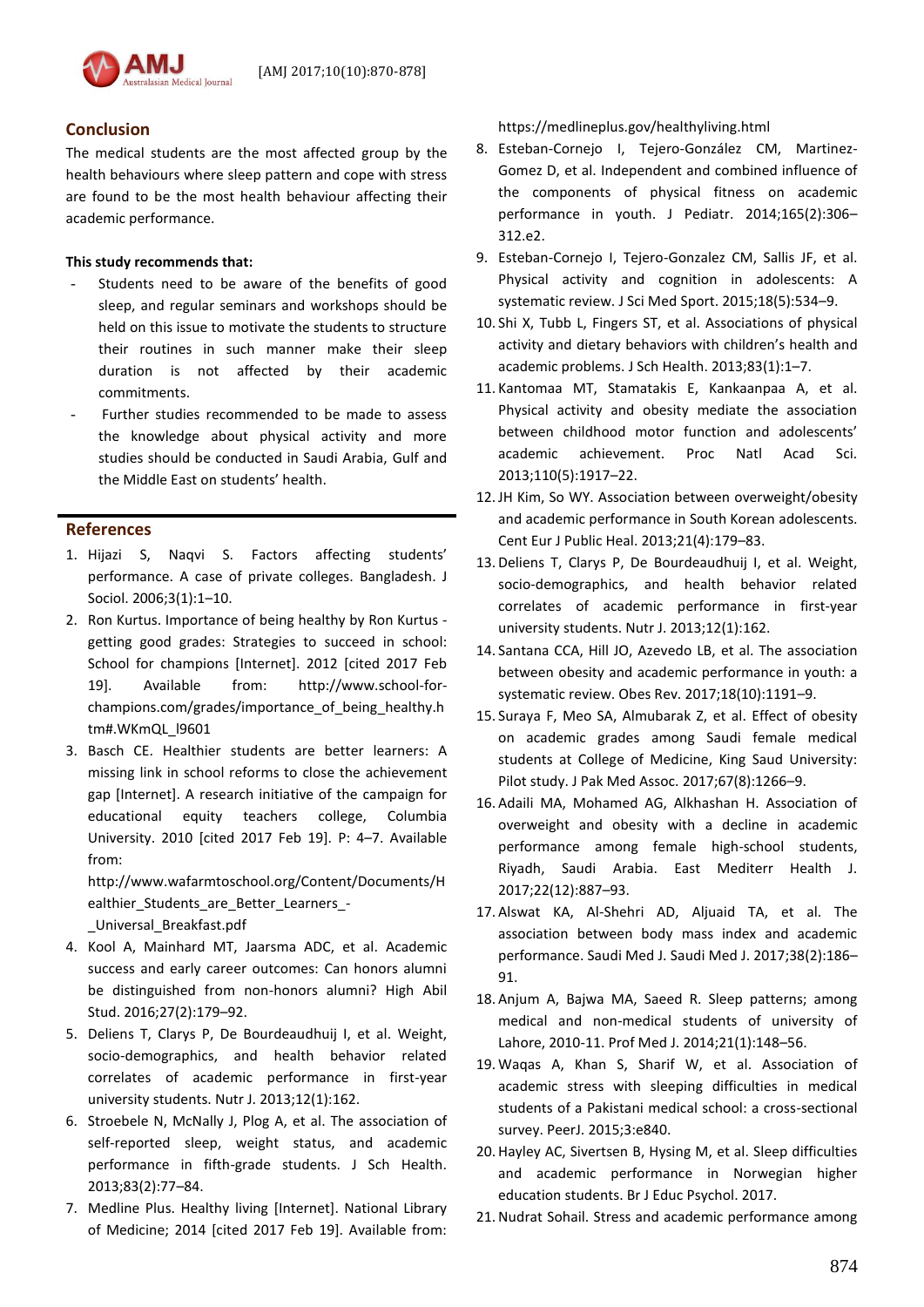

medical students. J Coll Physicians Surg Pak. 2013;23(1):67–71.

- 22. Pérez-Perez JM. The ceveapeu questionnaire. An instrument to assess the learning strategies of university students. Relieve. 2009;15(2):1–26.
- 23. American College Health Association National College Health Assessment. ACHA-NCHA Data [Internet]. 2016 [cited 2017 Feb 19]. Available from: http://www.achancha.org/
- 24. WHO. WHO | Global Physical Activity Surveillance [Internet]. WHO. World Health Organization; 2016 [cited 2017 Feb 19]. Available from: http://www.who.int/chp/steps/GPAQ/en/
- 25. Florence MD, Asbridge M, Veugelers PJ. Diet quality and academic performance. J Sch Health. 2008;78(4):209–15.
- 26. Cho S-H, Lambert DM, Kim HJ, et al. Overweight Korean adolescents and academic achievement. J Fam Econ Issues. 2009;30(2):126–36.
- 27. Siraj HH, Salam A, Roslan R, et al. Sleep pattern and academic performance of undergraduate medical students at Universiti Kebangsaan Malaysia. J Appl Pharm Sci. 2014;4(12):52–5.
- 28. Amuda BG, Bulus AK, Joseph HP. Marital Status and Age as Predictors of Academic Performance of Students of Colleges of Education in the Nort- Eastern Nigeria. Am J Educ Res. 2016;4(12):896–902.
- 29. Morrissey TW, Hutchison L, Winsler A. Family income, school attendance, and academic achievement in elementary school. Dev Psychol. 2014;50(3):741–53.
- 30. Suleman Q, Aslam HD, Shakir M, et al. Effects of family structure on the academic performance of students at elementary level in district Karak, Khyber Pukhtunkhwa (Pakistan). J Sociol Res. 2012;3(2):234–48.
- 31. Ashton Acton Q. Issues in teaching and education policy, research, and special topics: 2013 Edition. Atlanta, Georgia: ScholarlyEditions; 2013;492.
- 32. Correa-Burrows P, Burrows R, Blanco E, et al. Nutritional quality of diet and academic performance in Chilean students. Bull World Health Organ. World Health Organization; 2016;94(3):185–92.
- 33. Castelli DM, Hillman CH, Buck SM, et al. Physical fitness and academic achievement in third-and fifth-grade students. J Sport Exerc Psychol. 2007;29:239–52.
- 34. Welk GJ, Jackson AW, Morrow JR, et al. The association of health-related fitness with indicators of academic performance in Texas schools. Res Q Exerc Sport. 2010;81(sup3):S16–23.
- 35. Dubuc MM, Aubertin-Leheudre M, Karelis A. relationship between academic performance with physical, psychosocial, lifestyle, and sociodemographic factors in female undergraduate students. Int J Prev Med.

2017;8(1):22.

- 36. Mak KK, Lee SL, Ho SY, et al. Sleep and academic performance in Hong Kong adolescents. J Sch Health. 2012;82(11):522–7.
- 37. Melaku L, Mossie A, Negash A. Stress among medical students and its association with substance use and academic performance. J Biomed Educ. 2015;2015:1–9.
- 38. Haile YG, Alemu SM, Habtewold TD. Insomnia and its temporal association with academic performance among university students: A cross-sectional study. Biomed Res Int. 2017;2017:1–7.

## **PEER REVIEW**

Not commissioned. Externally peer reviewed.

## **CONFLICTS OF INTEREST**

The authors declare that they have no competing interests.

## **FUNDING**

The authors extend their appreciation to the Research Center, College of Applied Medical Sciences and the Deanship of Scientific Research at King Saud University for funding this research.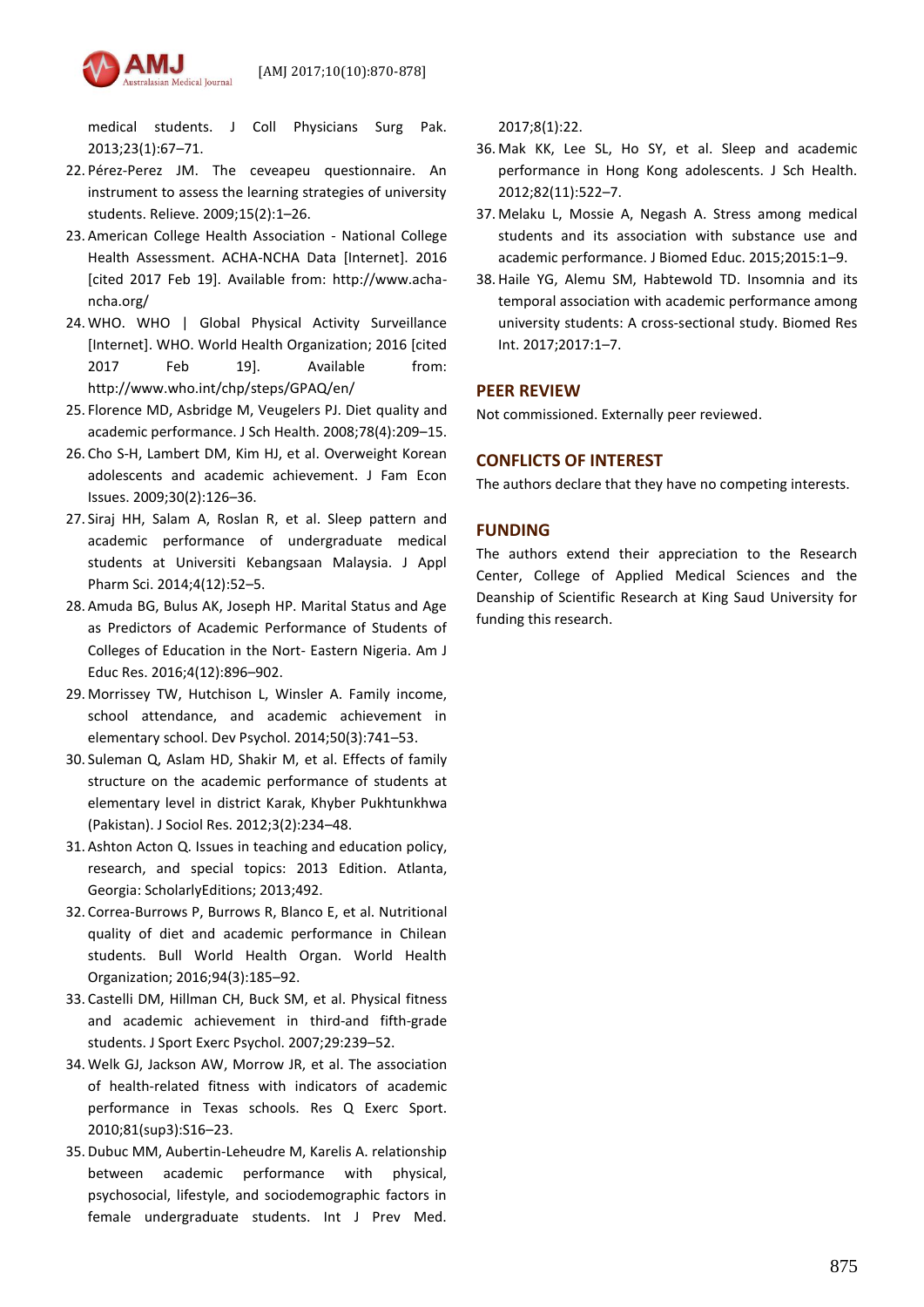

## **Table 1: Population and sample size from each field**

|                         | <b>Total population</b> | Sample n (%) |
|-------------------------|-------------------------|--------------|
| <b>Medical students</b> | 2629                    | 95 (30.6)    |
| Sciences students       | 3920                    | 120 (38.7)   |
| Humanist students       | 7793                    | 95 (30.6)    |
| Total                   | 14,342                  | 310 (100)    |

**Table 2: Demographic distribution of the sample**

|                                         | n (%)      |
|-----------------------------------------|------------|
| Field of study:                         |            |
| Humanitarian studies                    | 95 (30.6)  |
| Sciences<br>$\overline{\phantom{a}}$    | 120 (38.7) |
| Medical                                 | 95 (30.6)  |
| <b>Students GPA:</b>                    |            |
| $2 - 2.49$                              | 2(0.6)     |
| $2.5 - 3.49$                            | 24(7.7)    |
| $3.5 - 4.49$                            | 142 (45.8) |
| $4.5 - 5$                               | 142 (45.8) |
| Marital status:                         |            |
| Single                                  | 267 (86.1) |
| Married<br>$\overline{a}$               | 42 (13.5)  |
| Divorced                                | 1(0.3)     |
| Health status:                          |            |
| Healthy                                 | 278 (89.7) |
| Have some Health problems               | 32 (10.3)  |
| <b>BMI</b>                              |            |
| Underweight<br>$\overline{\phantom{a}}$ | 35(11.3)   |
| Normal                                  | 169 (54.5) |
| Obese                                   | 75 (24.2)  |
| Very obese                              | 31(10)     |

### **Table 3: Spearman Rho correlation coefficient and p values for students' GPA and other selected factors**

|                          | <b>GPA</b>   |         |  |  |
|--------------------------|--------------|---------|--|--|
|                          | Spearman Rho | P value |  |  |
| <b>Marital status</b>    | $-0.096$     | 0.093   |  |  |
| Family income            | 0.105        | 0.064   |  |  |
| Number of family members | $-0.038$     | 0.505   |  |  |
| With whom they live      | $-0.128*$    | 0.24    |  |  |

\*correlation is significant at the 0.05 level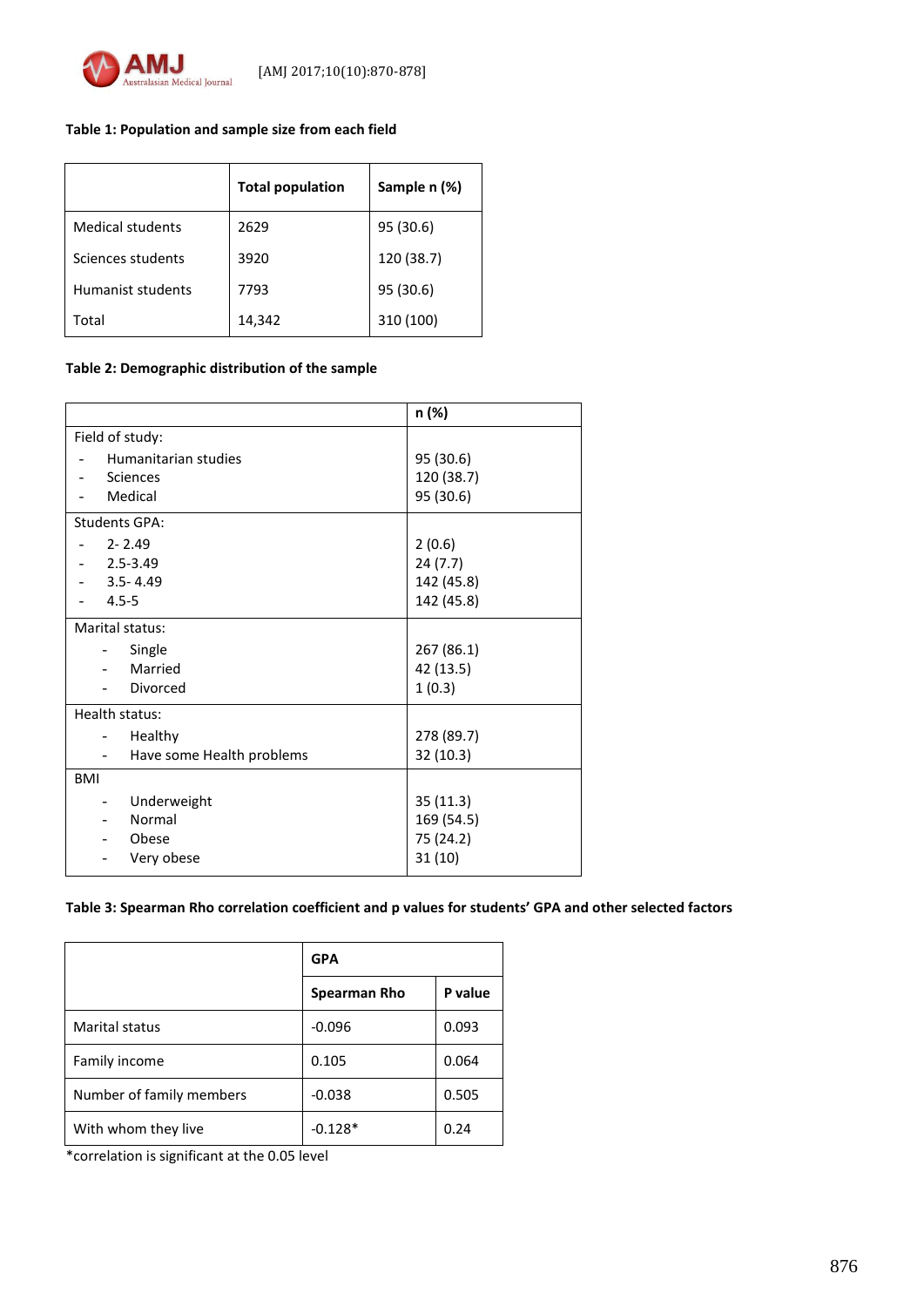

#### **Table 4: Chi-Square Tests for Diet among the study sample**

|                              | Value                | df           | Asymp. Sig. (2-sided) |
|------------------------------|----------------------|--------------|-----------------------|
| Humanist Students:           |                      |              |                       |
| Pearson Chi-Square           | $149.590^a$          | 132          | 0.14                  |
| Likelihood Ratio             | 107.792              | 132          | 0.939                 |
| Linear-by-Linear Association | 0.721                | $\mathbf{1}$ | 0.396                 |
| N of Valid Cases             | 95                   |              |                       |
| Science Students:            |                      |              |                       |
| Pearson Chi-Square           | 131.439 <sup>b</sup> | 143          | 0.746                 |
| Likelihood Ratio             | 123.859              | 143          | 0.874                 |
| Linear-by-Linear Association | 0.072                | $\mathbf{1}$ | 0.788                 |
| N of Valid Cases             | 119                  |              |                       |
| <b>Medical Students:</b>     |                      |              |                       |
| Pearson Chi-Square           | $166.913^c$          | 154          | 0.225                 |
| Likelihood Ratio             | 132.622              | 154          | 0.893                 |
| Linear-by-Linear Association | 1.611                | $\mathbf{1}$ | 0.204                 |
| N of Valid Cases             | 95                   |              |                       |

 $^{\text{a}}$ 156 cells (100.0%) have expected count less than 5. The minimum expected count is .01.

 $^{\text{b}}$ 168 cells (100.0%) have expected count less than 5. The minimum expected count is .01.

 $c$ <sup>c</sup>180 cells (100.0%) have expected count less than 5. The minimum expected count is .01.

## **Table 5: Chi-Square Tests for Physical activity among the study sample**

|                              | <b>Value</b>         | df           | Asymp. Sig. (2-sided) |
|------------------------------|----------------------|--------------|-----------------------|
| <b>Humanist Students:</b>    |                      |              |                       |
| Pearson Chi-Square           | $170.071^a$          | 156          | 0.209                 |
| Likelihood Ratio             | 131.398              | 156          | 0.924                 |
| Linear-by-Linear Association | 1.794                | $\mathbf{1}$ | 0.18                  |
| N of Valid Cases             | 95                   |              |                       |
| <b>Sciences Students:</b>    |                      |              |                       |
| Pearson Chi-Square           | 174.340 <sup>b</sup> | 143          | 0.038                 |
| Likelihood Ratio             | 131.159              | 143          | 0.752                 |
| Linear-by-Linear Association | 0.001                | 1            | 0.979                 |
| N of Valid Cases             | 120                  |              |                       |
| <b>Medical Students:</b>     |                      |              |                       |
| Pearson Chi-Square           | 194.707 <sup>c</sup> | 210          | 0.768                 |
| Likelihood Ratio             | 153.545              | 210          | 0.999                 |
| Linear-by-Linear Association | 4.402                | $\mathbf{1}$ | 0.036                 |
| N of Valid Cases             | 95                   |              |                       |